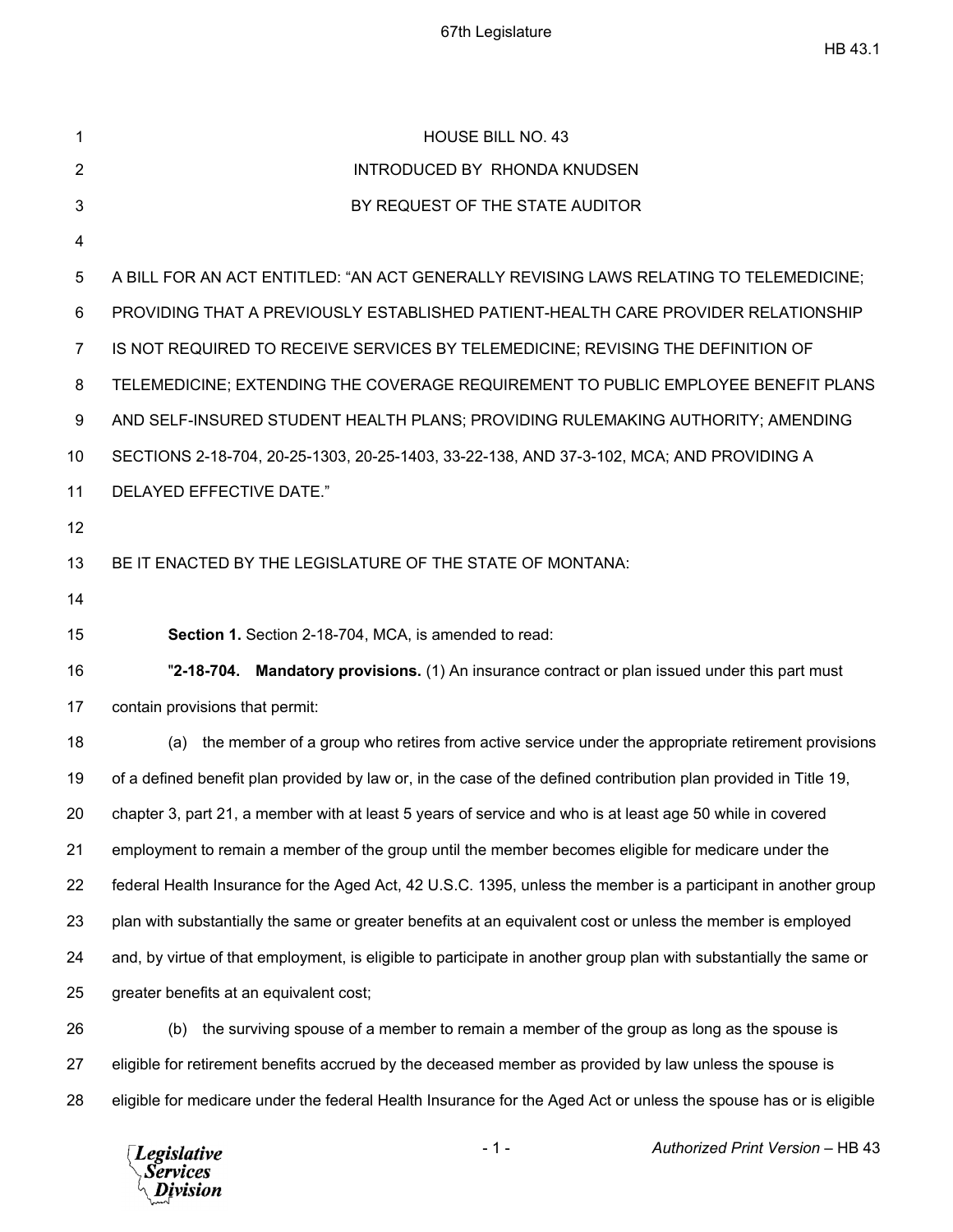$\text{HB } 43.1$ 

1 for equivalent insurance coverage as provided in subsection (1)(a); 2 (c) the surviving children of a member to remain members of the group as long as they are eligible for 3 retirement benefits accrued by the deceased member as provided by law unless they have equivalent coverage 4 as provided in subsection (1)(a) or are eligible for insurance coverage by virtue of the employment of a 5 surviving parent or legal guardian. 6 (2) An insurance contract or plan issued under this part must contain the provisions of subsection (1) 7 for remaining a member of the group and also must permit: 8 (a) the spouse of a retired member the same rights as a surviving spouse under subsection (1)(b); 9 (b) the spouse of a retiring member to convert a group policy as provided in 33-22-508; and 10 (c) continued membership in the group by anyone eligible under the provisions of this section, 11 notwithstanding the person's eligibility for medicare under the federal Health Insurance for the Aged Act. 12 (3) (a) A state insurance contract or plan must contain provisions that permit a legislator to remain a 13 member of the state's group plan until the legislator becomes eligible for medicare under the federal Health 14 Insurance for the Aged Act if the legislator: 15 (i) terminates service in the legislature and is a vested member of a state retirement system provided 16 by law; and 17 (ii) notifies the department of administration in writing within 90 days of the end of the legislator's 18 legislative term. 19 (b) A former legislator may not remain a member of the group plan under the provisions of subsection 20 (3)(a) if the person: 21 (i) is a member of a plan with substantially the same or greater benefits at an equivalent cost; or 22 (ii) is employed and, by virtue of that employment, is eligible to participate in another group plan with 23 substantially the same or greater benefits at an equivalent cost. 24 (c) A legislator who remains a member of the group under the provisions of subsection (3)(a) and 25 subsequently terminates membership may not rejoin the group plan unless the person again serves as a 26 legislator. 27 (4) (a) A state insurance contract or plan must contain provisions that permit continued membership 28 in the state's group plan by a member of the judges' retirement system who leaves judicial office but continues

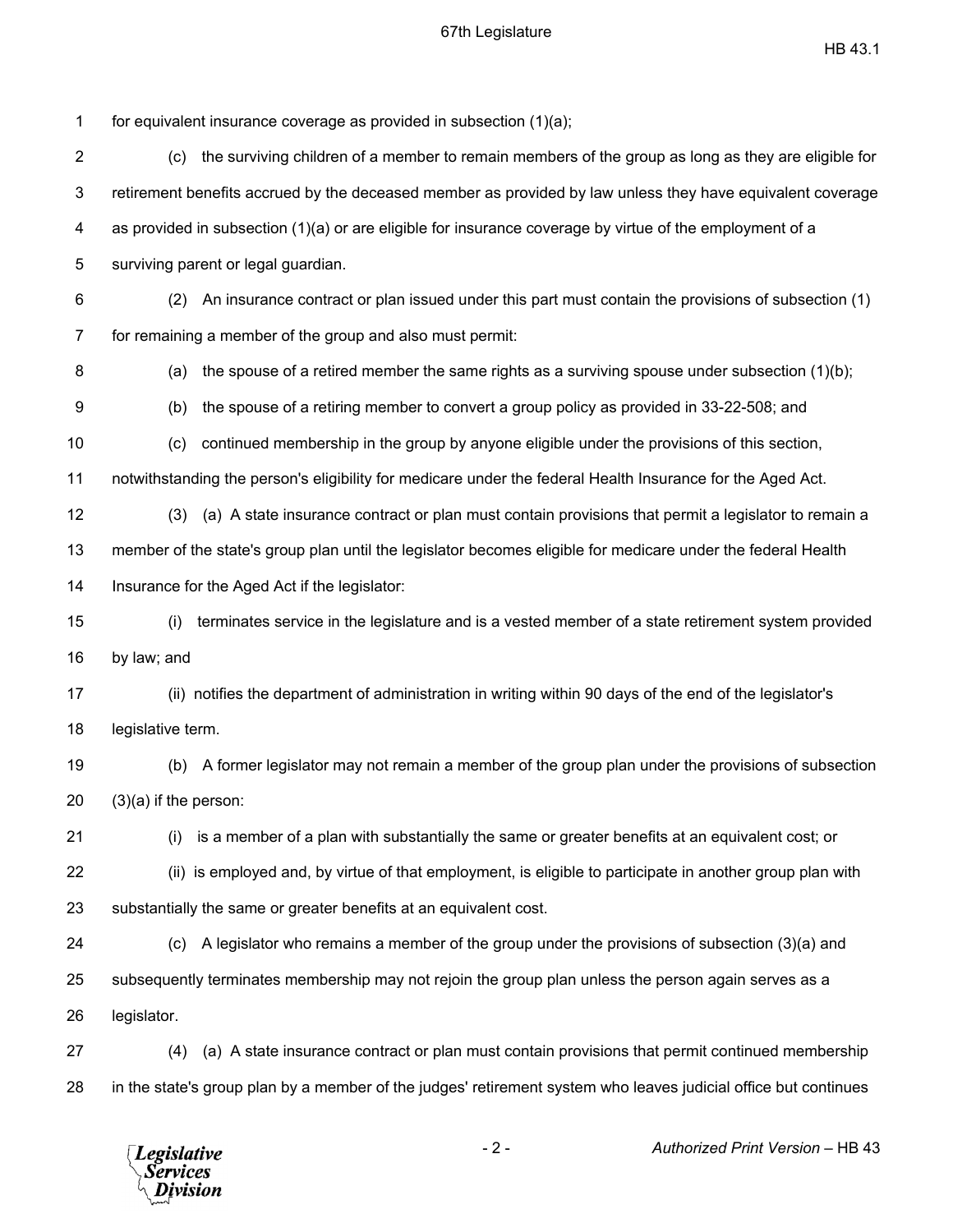| 1              | to be an inactive vested member of the judges' retirement system as provided by 19-5-301. The judge shall           |
|----------------|---------------------------------------------------------------------------------------------------------------------|
| $\overline{2}$ | notify the department of administration in writing within 90 days of the end of the judge's judicial service of the |
| 3              | judge's choice to continue membership in the group plan.                                                            |
| 4              | A former judge may not remain a member of the group plan under the provisions of this<br>(b)                        |
| 5              | subsection (4) if the person:                                                                                       |
| 6              | is a member of a plan with substantially the same or greater benefits at an equivalent cost;<br>(i)                 |
| 7              | (ii) is employed and, by virtue of that employment, is eligible to participate in another group plan with           |
| 8              | substantially the same or greater benefits at an equivalent cost; or                                                |
| 9              | (iii) becomes eligible for medicare under the federal Health Insurance for the Aged Act.                            |
| 10             | A judge who remains a member of the group under the provisions of this subsection (4) and<br>(c)                    |
| 11             | subsequently terminates membership may not rejoin the group plan unless the person again serves in a                |
| 12             | position covered by the state's group plan.                                                                         |
| 13             | A person electing to remain a member of the group under subsection (1), (2), (3), or (4) shall pay<br>(5)           |
| 14             | the full premium for coverage and for that of the person's covered dependents.                                      |
| 15             | An insurance contract or plan issued under this part that provides for the dispensing of<br>(6)                     |
| 16             | prescription drugs by an out-of-state mail service pharmacy, as defined in 37-7-702:                                |
| 17             | must permit any member of a group to obtain prescription drugs from a pharmacy located in<br>(a)                    |
| 18             | Montana that is willing to match the price charged to the group or plan and to meet all terms and conditions,       |
| 19             | including the same professional requirements that are met by the mail service pharmacy for a drug, without          |
| 20             | financial penalty to the member; and                                                                                |
| 21             | may only be with an out-of-state mail service pharmacy that is registered with the board under<br>(b)               |
| 22             | Title 37, chapter 7, part 7, and that is registered in this state as a foreign corporation.                         |
| 23             | An insurance contract or plan issued under this part must include coverage for:<br>(7)                              |
| 24             | treatment of inborn errors of metabolism, as provided for in 33-22-131; and<br>(a)                                  |
| 25             | telemedicine services, as provided for in 33-22-138; and<br>(b)                                                     |
| 26             | therapies for Down syndrome, as provided in 33-22-139.<br>$\frac{(b)(c)}{c}$                                        |
| 27             | (a) An insurance contract or plan issued under this part that provides coverage for an individual in<br>(8)         |
| 28             | a member's family must provide coverage for well-child care for children from the moment of birth through 7         |
|                |                                                                                                                     |

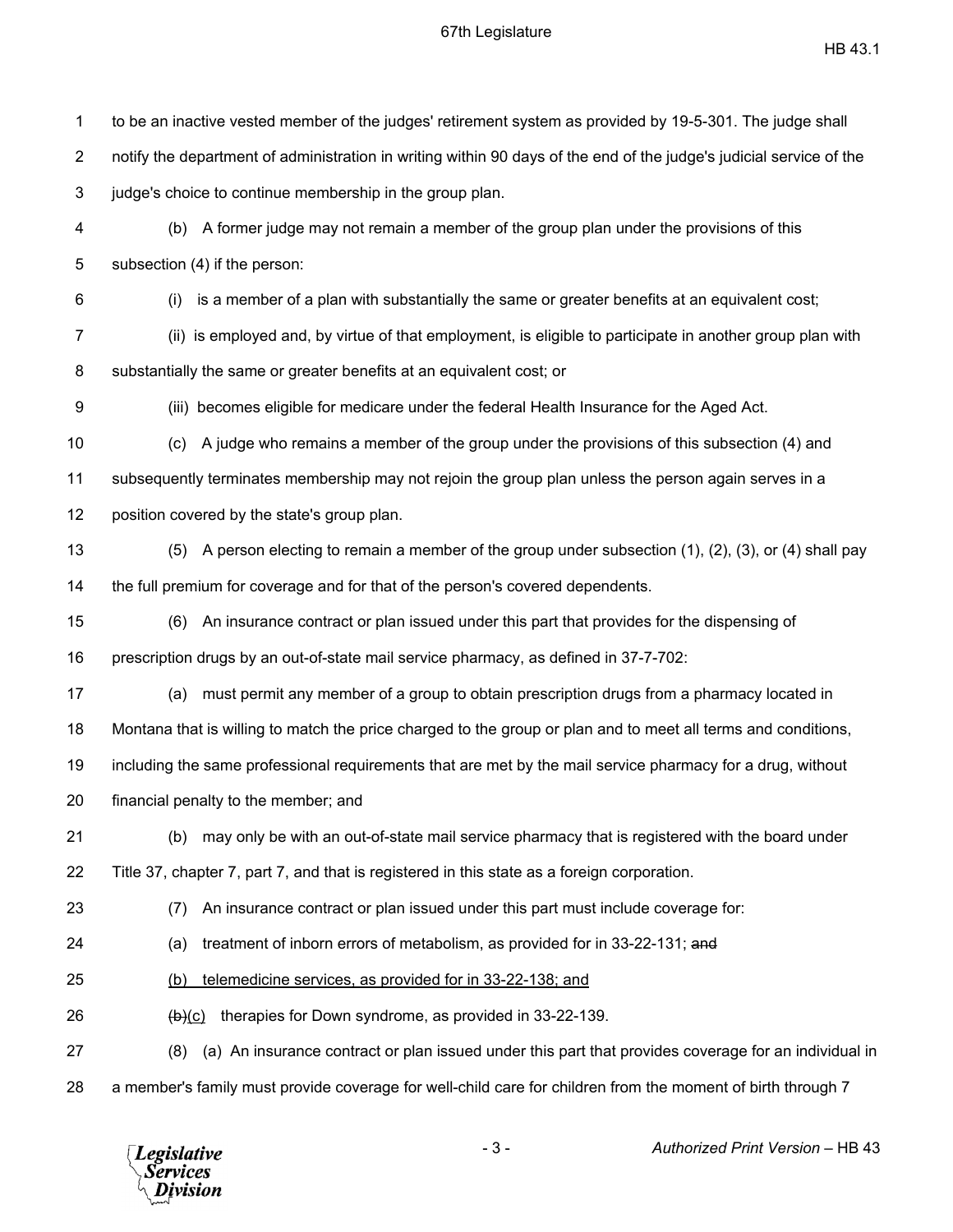$\text{HB } 43.1$ 

1 years of age. Benefits provided under this coverage are exempt from any deductible provision that may be in 2 force in the contract or plan. 3 (b) Coverage for well-child care under subsection (8)(a) must include: 4 (i) a history, physical examination, developmental assessment, anticipatory guidance, and laboratory 5 tests, according to the schedule of visits adopted under the early and periodic screening, diagnosis, and 6 treatment services program provided for in 53-6-101; and 7 (ii) routine immunizations according to the schedule for immunization recommended by the 8 immunization practice advisory committee of the U.S. department of health and human services. 9 (c) Minimum benefits may be limited to one visit payable to one provider for all of the services 10 provided at each visit as provided for in this subsection (8). 11 (d) For purposes of this subsection (8): 12 (i) "developmental assessment" and "anticipatory guidance" mean the services described in the 13 Guidelines for Health Supervision II, published by the American academy of pediatrics; and 14 (ii) "well-child care" means the services described in subsection (8)(b) and delivered by a physician or 15 a health care professional supervised by a physician. 16 (9) Upon renewal, an insurance contract or plan issued under this part under which coverage of a 17 dependent terminates at a specified age must continue to provide coverage for any dependent, as defined in 18 the insurance contract or plan, until the dependent reaches 26 years of age. For insurance contracts or plans 19 issued under this part, the premium charged for the additional coverage of a dependent, as defined in the 20 insurance contract or plan, may be required to be paid by the insured and not by the employer. 21 (10) Prior to issuance of an insurance contract or plan under this part, written informational materials 22 describing the contract's or plan's cancer screening coverages must be provided to a prospective group or plan 23 member. 24 (11) The state employee group benefit plans and the Montana university system group benefits plans 25 must provide coverage for hospital inpatient care for a period of time as is determined by the attending 26 physician and, in the case of a health maintenance organization, the primary care physician, in consultation 27 with the patient to be medically necessary following a mastectomy, a lumpectomy, or a lymph node dissection 28 for the treatment of breast cancer.

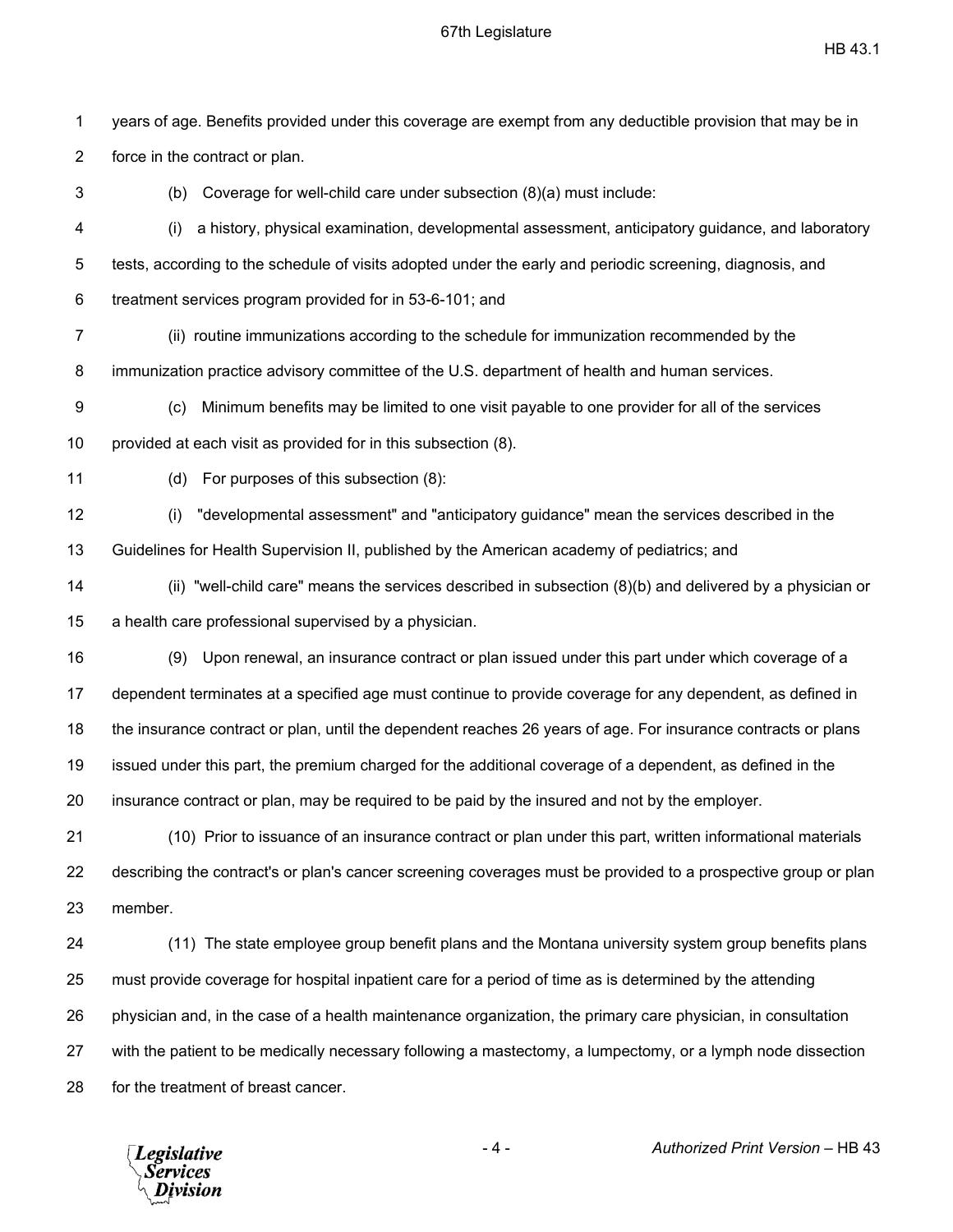$\text{HB } 43.1$ 

1 (12) (a) The state employee group benefit plans and the Montana university system group benefits 2 plans must provide coverage for outpatient self-management training and education for the treatment of 3 diabetes. Any education must be provided by a licensed health care professional with expertise in diabetes. 4 (b) Coverage must include a \$250 benefit for a person each year for medically necessary and 5 prescribed outpatient self-management training and education for the treatment of diabetes. 6 (c) The state employee group benefit plans and the Montana university system group benefits plans 7 must provide coverage for diabetic equipment and supplies that at a minimum includes insulin, syringes, 8 injection aids, devices for self-monitoring of glucose levels (including those for the visually impaired), test strips, 9 visual reading and urine test strips, one insulin pump for each warranty period, accessories to insulin pumps, 10 one prescriptive oral agent for controlling blood sugar levels for each class of drug approved by the United 11 States food and drug administration, and glucagon emergency kits. 12 (d) Nothing in subsection (12)(a), (12)(b), or (12)(c) prohibits the state or the Montana university 13 group benefit plans from providing a greater benefit or an alternative benefit of substantially equal value, in 14 which case subsection (12)(a), (12)(b), or (12)(c), as appropriate, does not apply. 15 (e) Annual copayment and deductible provisions are subject to the same terms and conditions 16 applicable to all other covered benefits within a given policy. 17 (f) This subsection (12) does not apply to disability income, hospital indemnity, medicare supplement, 18 accident-only, vision, dental, specific disease, or long-term care policies offered by the state or the Montana 19 university system as benefits to employees, retirees, and their dependents. 20 (13) (a) The state employee group benefit plans and the Montana university system group benefits 21 plans that provide coverage to the spouse or dependents of a peace officer as defined in 45-2-101, a game 22 warden as defined in 19-8-101, a firefighter as defined in 19-13-104, or a volunteer firefighter as defined in 19- 23 17-102 shall renew the coverage of the spouse or dependents if the peace officer, game warden, firefighter, or 24 volunteer firefighter dies within the course and scope of employment. Except as provided in subsection (13)(b), 25 the continuation of the coverage is at the option of the spouse or dependents. Renewals of coverage under this 26 section must provide for the same level of benefits as is available to other members of the group. Premiums 27 charged to a spouse or dependent under this section must be the same as premiums charged to other similarly 28 situated members of the group. Dependent special enrollment must be allowed under the terms of the

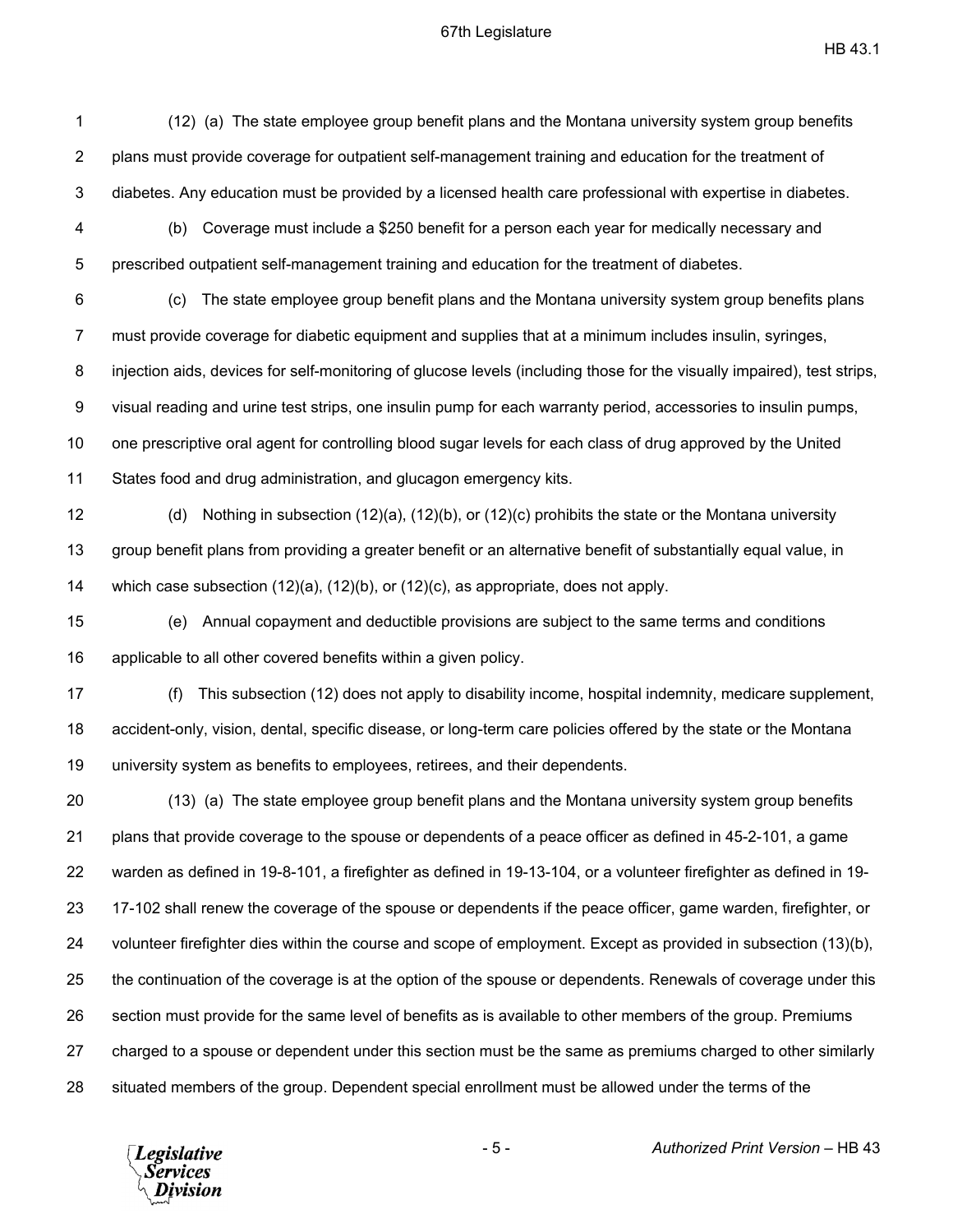| 1              | insurance contract or plan. The provisions of this subsection (13)(a) are applicable to a spouse or dependent |
|----------------|---------------------------------------------------------------------------------------------------------------|
| $\overline{2}$ | who is insured under a COBRA continuation provision.                                                          |
| 3              | The state employee group benefit plans and the Montana university system group benefits plans<br>(b)          |
| 4              | subject to the provisions of subsection (13)(a) may discontinue or not renew the coverage of a spouse or      |
| 5              | dependent only if:                                                                                            |
| 6              | the spouse or dependent has failed to pay premiums or contributions in accordance with the terms<br>(i)       |
| $\overline{7}$ | of the state employee group benefit plans and the Montana university system group benefits plans or if the    |
| 8              | plans have not received timely premium payments;                                                              |
| 9              | (ii) the spouse or dependent has performed an act or practice that constitutes fraud or has made an           |
| 10             | intentional misrepresentation of a material fact under the terms of the coverage; or                          |
| 11             | (iii) the state employee group benefit plans and the Montana university system group benefits plans           |
| 12             | are ceasing to offer coverage in accordance with applicable state law.                                        |
| 13             | (14) The state employee group benefit plans and the Montana university system group benefits plans            |
| 14             | must comply with the provisions of 33-22-153.                                                                 |
| 15             | (15) An insurance contract or plan issued under this part and a group benefits plan issued by the             |
| 16             | Montana university system must provide mental health coverage that meets the provisions of Title 33, chapter  |
| 17             | 22, part 7. (See compiler's comments for contingent termination of certain text.)"                            |
| 18             |                                                                                                               |
| 19             | Section 2. Section 20-25-1303, MCA, is amended to read:                                                       |
| 20             | "20-25-1303. Duties of commissioner -- group benefits plans and employee premium levels not                   |
| 21             | mandatory subjects for collective bargaining. (1) The commissioner shall:                                     |
| 22             | design group benefits plans and establish premium levels for employees;<br>(a)                                |
| 23             | establish specifications for bids and accept or reject bids for administering group benefits plans;<br>(b)    |
| 24             | negotiate and administer contracts for group benefits plans;<br>(c)                                           |
| 25             | prepare an annual report that:<br>(d)                                                                         |
| 26             | describes the group benefits plans being administered; and<br>(i)                                             |
| 27             | details the historical and projected program costs and the status of reserve funds; and<br>(ii)               |
| 28             | adopt policies for the conduct of business of the advisory committee and to carry out the<br>(e)              |
|                |                                                                                                               |

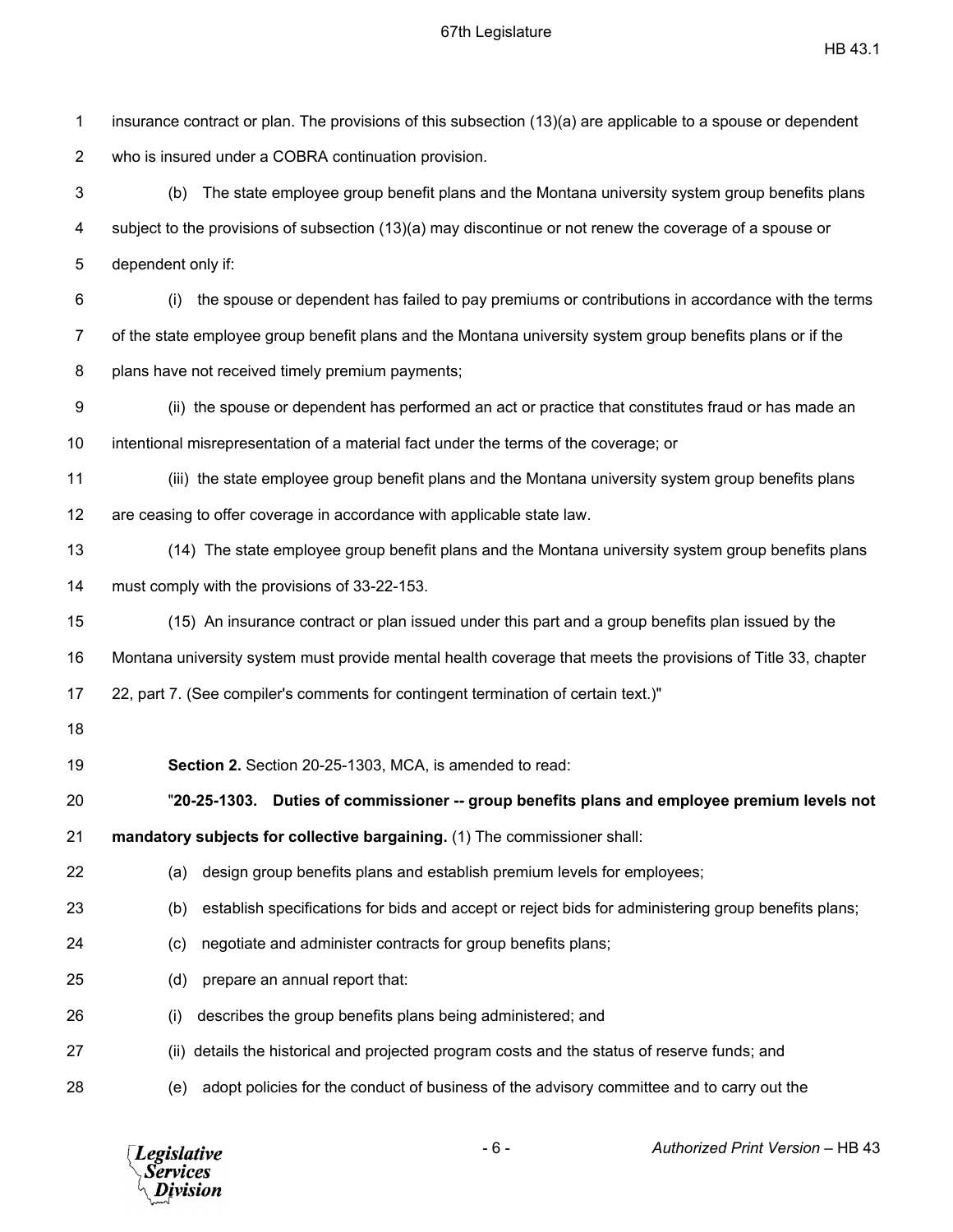| 1  | provisions of this part.                                                                                              |
|----|-----------------------------------------------------------------------------------------------------------------------|
| 2  | (a) $\overline{z}$ The Except as provided in subsection (2)(b), the provisions of Title 33 do not apply to the<br>(2) |
| 3  | commissioner when exercising the duties provided for in this part.                                                    |
| 4  | Group benefit plans designed under this part must include coverage for telemedicine services as<br>(b)                |
| 5  | provided in 33-22-138.                                                                                                |
| 6  | The design or modification of group benefits plans and the establishment of employee premium<br>(3)                   |
| 7  | levels are not mandatory subjects for collective bargaining under Title 39, chapter 31."                              |
| 8  |                                                                                                                       |
| 9  | Section 3. Section 20-25-1403, MCA, is amended to read:                                                               |
| 10 | "20-25-1403. Authorization to establish self-insured health plan for students -- requirements --                      |
| 11 | exemption. (1) The commissioner may establish a self-insured student health plan for enrolled students of the         |
| 12 | system and their dependents, including students of a community college district. In developing a self-insured         |
| 13 | student health plan, the commissioner shall:                                                                          |
| 14 | maintain the plan on an actuarially sound basis;<br>(a)                                                               |
| 15 | maintain reserves sufficient to liquidate the unrevealed claims liability and other liabilities of the<br>(b)         |
| 16 | plan; and                                                                                                             |
| 17 | deposit all reserve funds, contributions and payments, interest earnings, and premiums paid to the<br>(c)             |
| 18 | plan. The deposits must be expended for claims under the plan and for the costs of administering the plan,            |
| 19 | including but not limited to the costs of hiring staff, consultants, actuaries, and auditors, purchasing necessary    |
| 20 | reinsurance, and repaying debts.                                                                                      |
| 21 | Prior to the implementation of a self-insured student health plan, the commissioner shall consult<br>(2)              |
| 22 | with affected parties, including but not limited to the board of regents and representatives of enrolled students     |
| 23 | of the system.                                                                                                        |
| 24 | (3) A self-insured student health plan developed under this part is not responsible for and may not                   |
| 25 | cover any services or pay any expenses for which payment has been made or is due under an automobile,                 |
| 26 | premises, or other private or public medical payment coverage plan or provision or under a workers'                   |
| 27 | compensation plan or program, except when the other payor is required by federal law to be a payor of last            |
| 28 | resort. The term "services" includes but is not limited to all medical services, procedures, supplies, medications,   |
|    |                                                                                                                       |

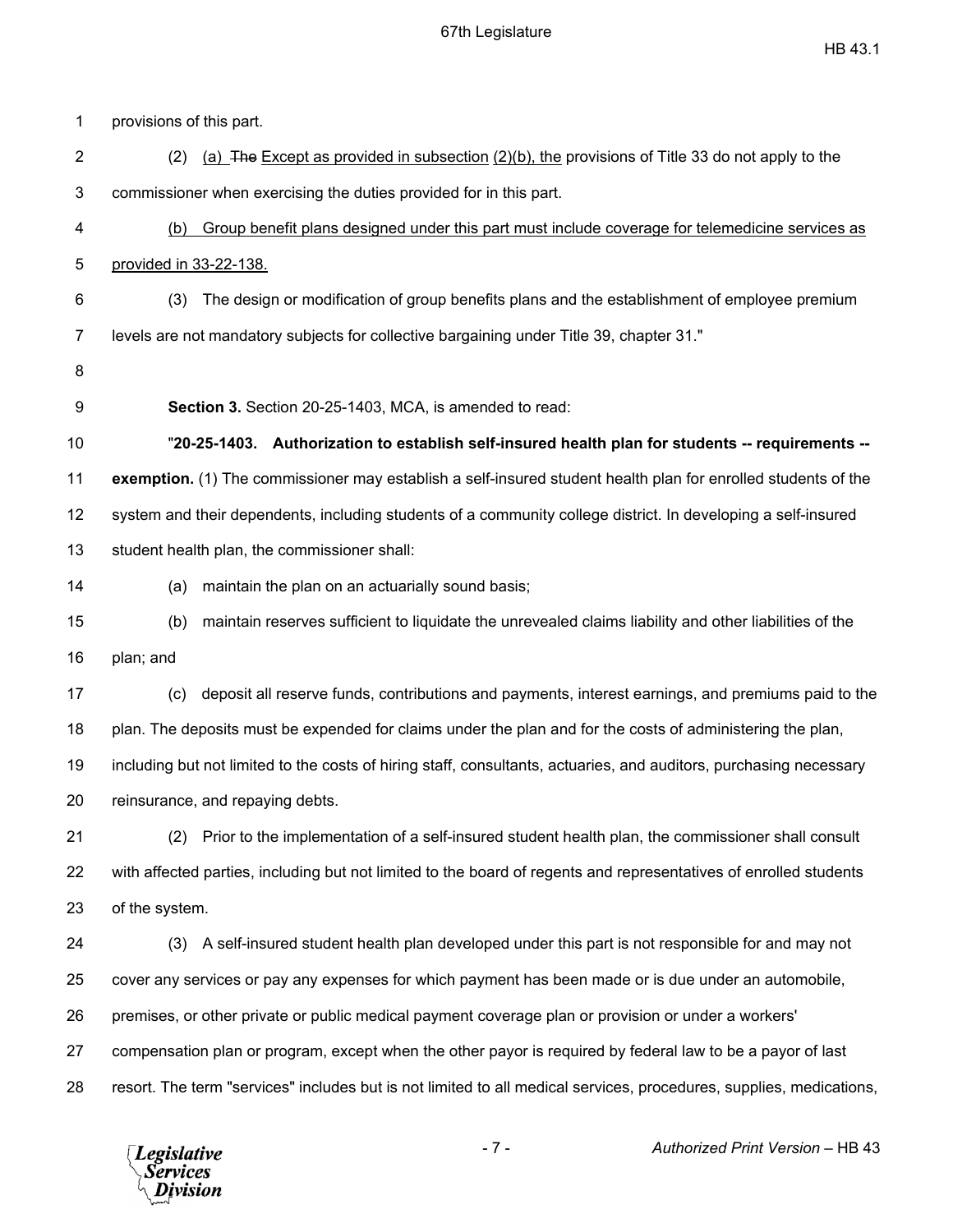| 1  | or other items or services provided to treat an injury or medical condition sustained by a member of the plan.    |
|----|-------------------------------------------------------------------------------------------------------------------|
| 2  | The provisions of 20-25-1315 through 20-25-1320 apply to any self-insured student health plan<br>(4)              |
| 3  | developed under this part.                                                                                        |
| 4  | (a) The Except as provided in subsection (5)(b), the provisions of Title 33 do not apply to the<br>(5)            |
| 5  | commissioner when exercising the duties provided for in this part.                                                |
| 6  | A self-insured student health plan established under this part must include coverage for<br>(b)                   |
| 7  | telemedicine services as provided in 33-22-138."                                                                  |
| 8  |                                                                                                                   |
| 9  | Section 4. Section 33-22-138, MCA, is amended to read:                                                            |
| 10 | "33-22-138. Coverage for telemedicine services -- rulemaking. (1) Each group or individual policy,                |
| 11 | certificate of disability insurance, subscriber contract, membership contract, or health care services agreement  |
| 12 | that provides coverage for health care services must provide coverage for health care services provided by a      |
| 13 | health care provider or health care facility by means of telemedicine if the services are otherwise covered by    |
| 14 | the policy, certificate, contract, or agreement.                                                                  |
| 15 | Coverage under this section must be equivalent to the coverage for services that are provided in<br>(2)           |
| 16 | person by a health care provider or health care facility.                                                         |
| 17 | Nothing in this section may be construed to require:<br>(3)                                                       |
| 18 | a health insurance issuer to provide coverage for services that are not medically necessary,<br>(a)               |
| 19 | subject to the terms and conditions of the insured's policy; or                                                   |
| 20 | (b) a health care provider to be physically present with a patient at the site where the patient is               |
| 21 | located unless the health care provider who is providing health care services by means of telemedicine            |
| 22 | determines that the presence of a health care provider is necessary; or                                           |
| 23 | except as provided in 50-46-310, a patient to have a previously established patient-provider<br>(c)               |
| 24 | relationship with a specific health care provider in order to receive health care services by means of            |
| 25 | telemedicine.                                                                                                     |
| 26 | Coverage under this section may be subject to deductibles, coinsurance, and copayment<br>(4)                      |
| 27 | provisions. Special deductible, coinsurance, copayment, or other limitations that are not generally applicable to |
| 28 | other medical services covered under the plan may not be imposed on the coverage for services provided by         |

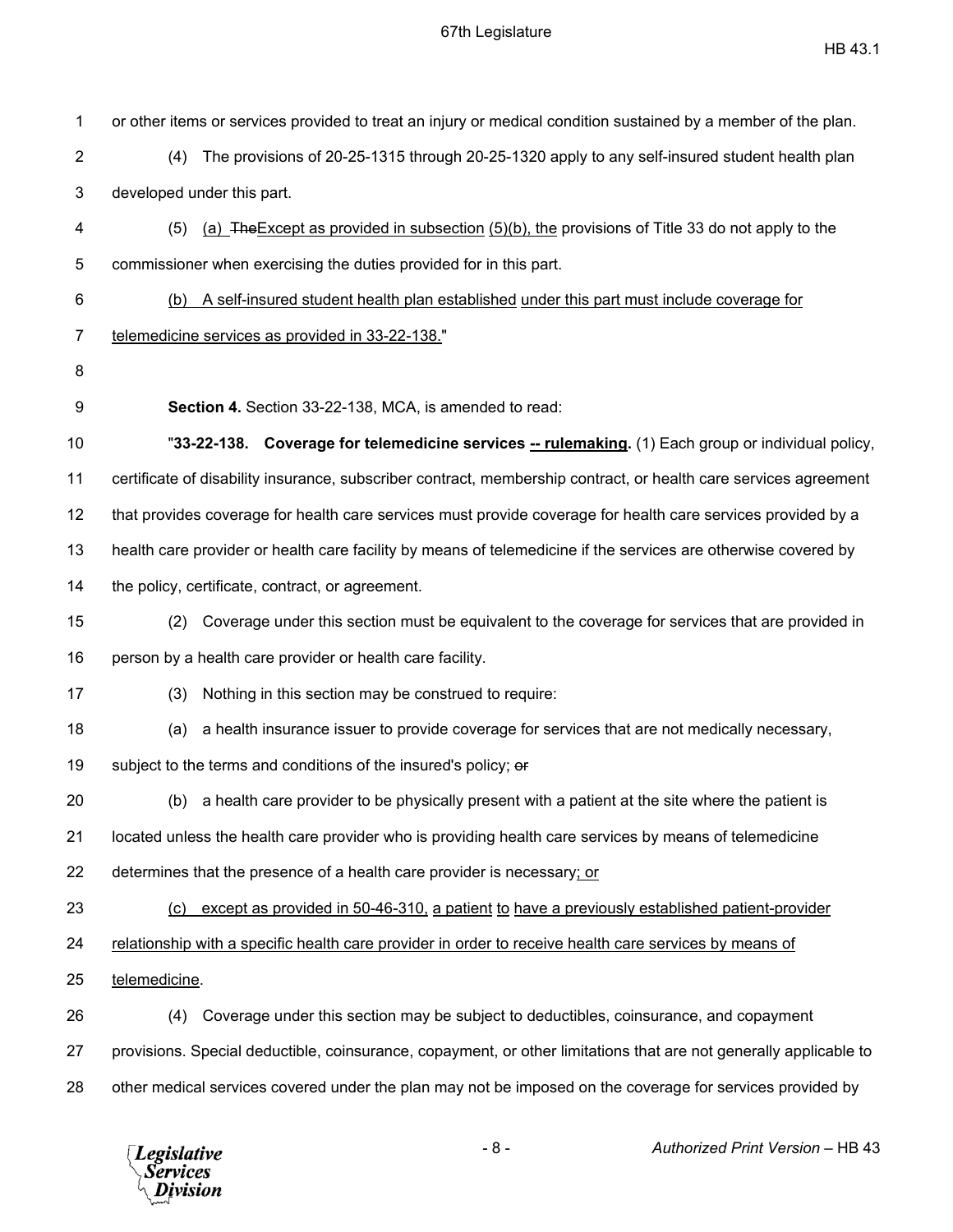$\text{HB } 43.1$ 

1 means of telemedicine. 2 (5) This section does not apply to disability income, hospital indemnity, medicare supplement, 3 specified disease, or long-term care policies. 4 (6) The commissioner may adopt rules necessary to implement the provisions of this section.  $5 \left( \frac{6}{6}\right)$  For the purposes of this section, the following definitions apply: 6 (a) "Health care facility" means a critical access hospital, hospice, hospital, long-term care facility, 7 mental health center, outpatient center for primary care, or outpatient center for surgical services licensed 8 pursuant to Title 50, chapter 5. 9 (b) "Health care provider" means an individual: 10 (i) licensed pursuant to Title 37, chapter 3, 4, 6, 7, 10, 11, 15, 17, 20, 22, 23, 24, 25, or 35; 11 (ii) licensed pursuant to Title 37, chapter 8, to practice as a registered professional nurse or as an 12 advanced practice registered nurse; 13 (iii) certified by the American board of genetic counseling as a genetic counselor; or 14 (iv) certified by the national certification board for diabetes educators as a diabetes educator. 15 (c) "Store-and-forward technology" means electronic information, imaging, and communication that is 16 transferred, recorded, or otherwise stored in order to be reviewed at a later date by a health care provider or 17 health care facility at a distant site without the patient present in real time. The term includes interactive audio, 18 video, and data communication. 19 (d) (i) "Telemedicine" means the use of interactive audio, video, or other telecommunications 20 technology or media, including audio-only communication, e-mail, and facsimile transmission, that is: 21 (A) used by a health care provider or health care facility to deliver health care services in real time or 22 through the use of store-and-forward technology at a site other than the site where the patient is located; and 23 (B) delivered over a secure connection or in a manner that complies with the requirements of the 24 Health Insurance Portability and Accountability Act of 1996, 42 U.S.C. 1320d, et seq. 25 (ii) The term includes the use of electronic media for consultation relating to the health care diagnosis 26 or treatment of a patient in real time or through the use of store-and-forward technology. 27 **(iii)**(ii) The For physicians providing written certification of a debilitating medical condition pursuant to 28 50-46-310, the term does not include the use of audio-only telephone, e-mail, or facsimile transmissions audio-

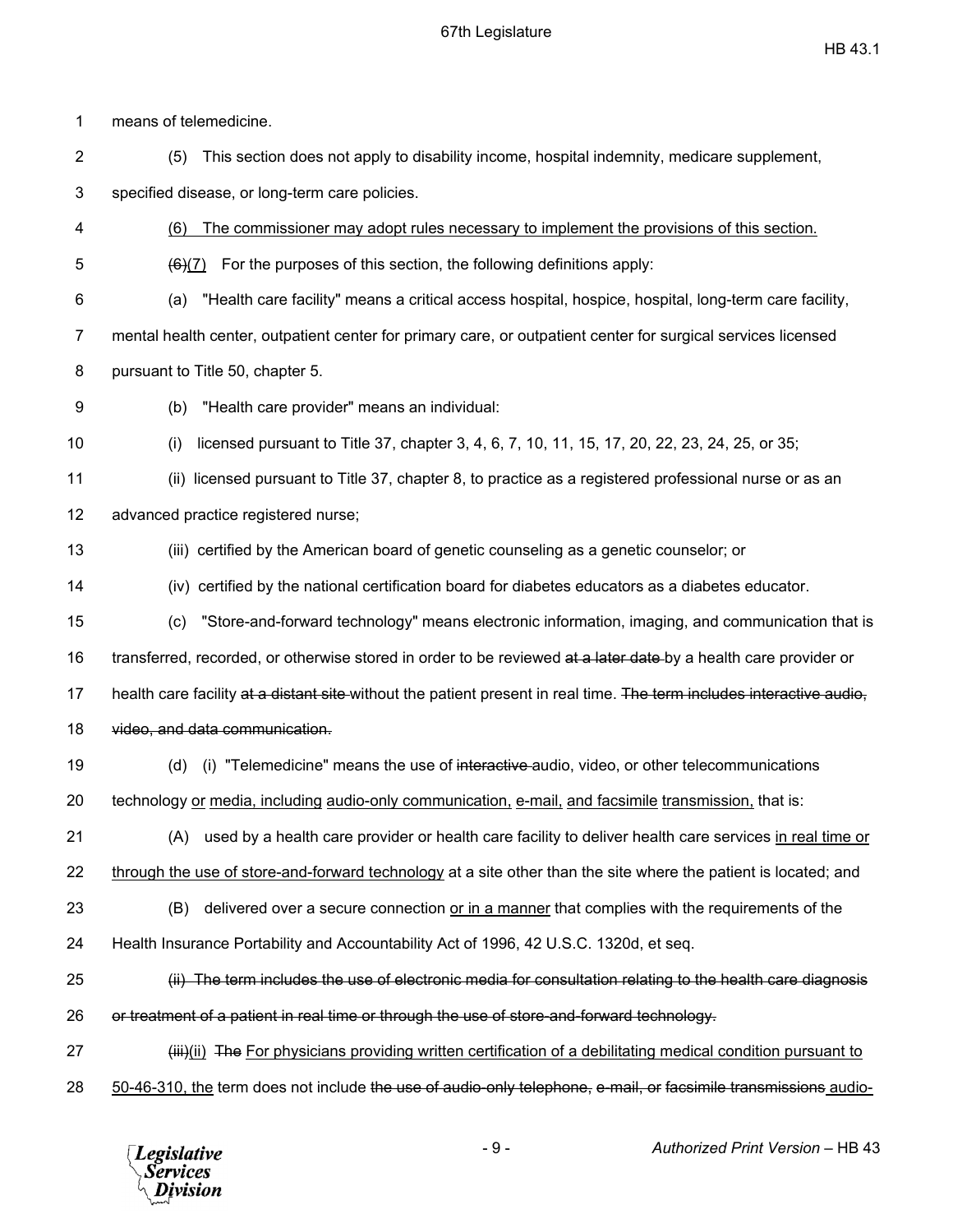$\text{HB } 43.1$ 

| 1              | only communication unless the physician has previously established a physician-patient relationship through an    |
|----------------|-------------------------------------------------------------------------------------------------------------------|
| $\overline{c}$ | in-person encounter."                                                                                             |
| 3              |                                                                                                                   |
| 4              | Section 5. Section 37-3-102, MCA, is amended to read:                                                             |
| 5              | "37-3-102. Definitions. Unless the context requires otherwise, in this chapter, the following definitions         |
| 6              | apply:                                                                                                            |
| 7              | "ACGME" means the accreditation council for graduate medical education.<br>(1)                                    |
| 8              | "AOA" means the American osteopathic association.<br>(2)                                                          |
| 9              | "Approved internship" means an internship training program of at least 1 year in a program that<br>(3)            |
| 10             | either is approved for intern training by the AOA or conforms to the standards for intern training established by |
| 11             | the ACGME or successors. However, the board may, upon investigation, approve any other internship.                |
| 12             | "Approved medical school" means a school that either is accredited by the AOA or conforms to the<br>(4)           |
| 13             | education standards established by the LCME or the world health organization or successors for medical            |
| 14             | schools that meet standards established by the board by rule.                                                     |
| 15             | "Approved residency" means a residency training program conforming to the standards for<br>(5)                    |
| 16             | residency training established by the ACGME or successors or approved for residency training by the AOA.          |
| 17             | "Board" means the Montana state board of medical examiners provided for in 2-15-1731.<br>(6)                      |
| 18             | "Community-integrated health care" means the provision of out-of-hospital medical services that<br>(7)            |
| 19             | an emergency care provider with an endorsement may provide as determined by board rule.                           |
| 20             | "Department" means the department of labor and industry provided for in Title 2, chapter 15, part<br>(8)          |
| 21             | 17.                                                                                                               |
| 22             | "Emergency care provider" or "ECP" means a person licensed by the board, including but not<br>(9)                 |
| 23             | limited to an emergency medical responder, an emergency medical technician, an advanced emergency                 |
| 24             | medical technician, or a paramedic. An emergency care provider with an endorsement may provide community-         |
| 25             | integrated health care.                                                                                           |
| 26             | (10) "LCME" means the liaison committee on medical education.                                                     |
| 27             | (11) "Medical assistant" means an unlicensed allied health care worker who functions under the                    |
|                |                                                                                                                   |

28 supervision of a physician, physician assistant, or podiatrist in a physician's or podiatrist's office and who